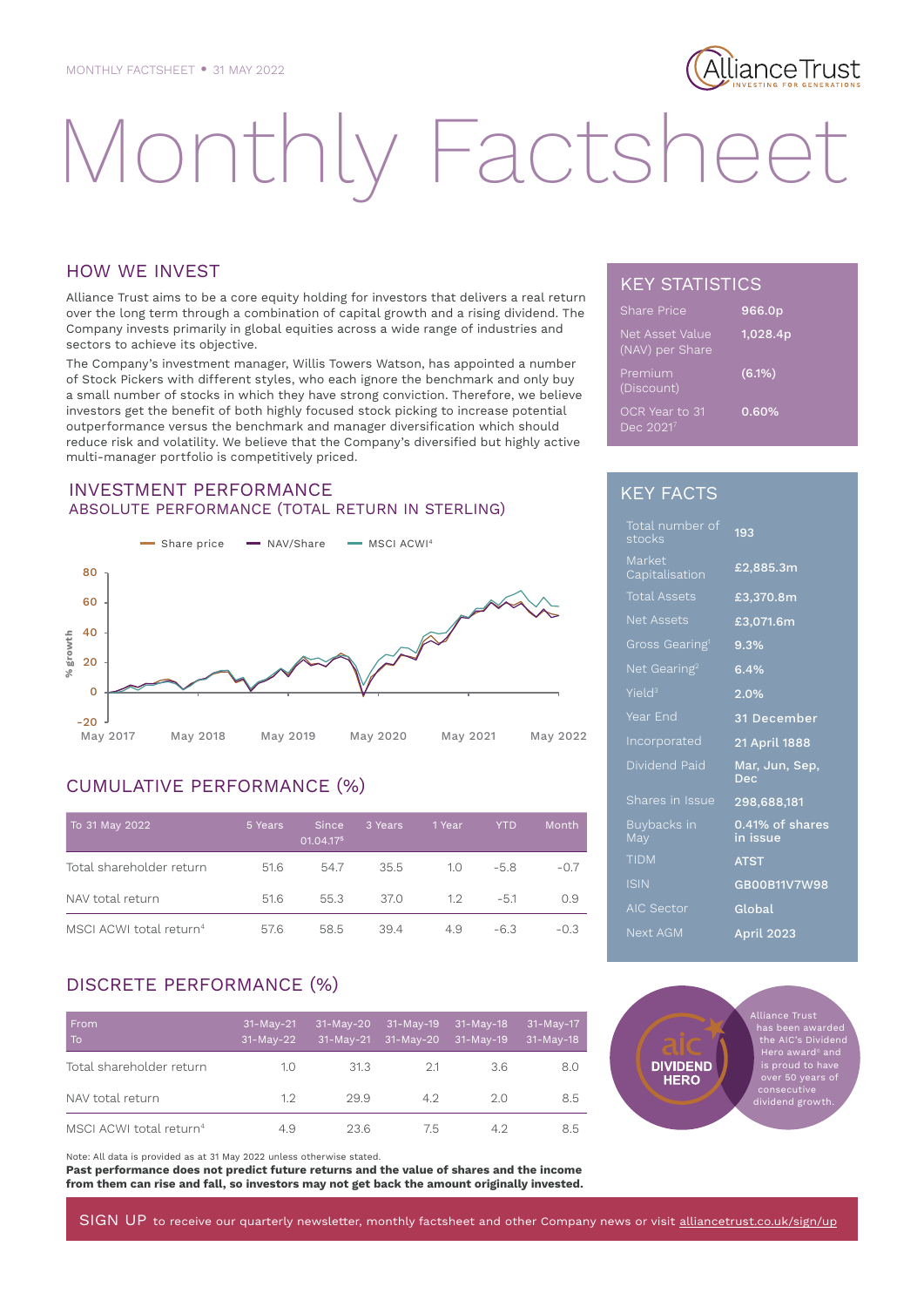#### TOP 20 HOLDINGS

| <u>Name</u>                           | £m    | %   |
|---------------------------------------|-------|-----|
| Alphabet                              | 124.3 | 3.7 |
| Visa                                  | 103.8 | 3.1 |
| Microsoft                             | 86.2  | 2.6 |
| Amazon                                | 63.1  | 1.9 |
| Mastercard                            | 60.1  | 1.8 |
| Petrol Brasileiros                    | 58.4  | 1.7 |
| Exxon Mobil                           | 58.1  | 1.7 |
| salesforce.com                        | 48.2  | 1.4 |
| UnitedHealth Group                    | 46.4  | 1.4 |
| GlaxoSmithKline                       | 41.1  | 1.2 |
| <b>Baidu</b>                          | 35.5  | 1.1 |
| Charter<br>Communication              | 35.2  | 1.0 |
| Walmart                               | 34.9  | 1.0 |
| <b>DBS</b>                            | 34.8  | 1.0 |
| Transdigm                             | 34.5  | 1.0 |
| Booz Allen Hamilton                   | 34.1  | 1.0 |
| <b>HDFC Bank</b>                      | 33.6  | 1.0 |
| Interpublic Group                     | 33.6  | 1.0 |
| <b>Bureau Veritas</b>                 | 33.2  | 1.0 |
| <b>Philip Morris</b><br>International | 32.9  | 1.0 |

#### INDIVIDUAL HOLDINGS:

Our portfolio looks very different to the benchmark.

ACTIVE SHARE: The measure of how different the portfolio is to the benchmark.



#### BY GEOGRAPHY BY SECTOR PORTFOLIO ALLOCATION SIMILAR TO BENCHMARK BY DESIGN North America UK Europe Asia & Emerging Markets **Stock** Picker Cash **Europe**  $B$ enchmark weight **Portfolio weight** % Information Technology | **23.3%** Industrials | **12.9%**  Communication Services | **11.2%**  Healthcare | **11.0%** Consumer Discretionary | **9.8%** Financials | **9.7%** Consumer Staples | **6.5%** Energy | **6.4%**  Materials | **4.6%** Utilities | **1.4%** Real Estate | **0.1%** Stock Picker Cash | **3.1%** 56.1 11.7 12.1 17.0 3.1 64.2 3.8 12.1 19.9

#### INVESTMENT COMMENTARY

Volatility in the equity markets continued over May as markets digested further monetary policy action from the US Federal Reserve ('Fed'). The Fed hiked rates at the start of the month by 0.5 percentage points which was the largest increase in over two decades. Despite the size of the increase, markets were relieved as the Fed's guidance appeared to rule out an even bigger rise of 0.75 percentage points for now. Fed policy aside, the conflict in Ukraine continues to weigh down on global growth and in turn, the equity markets through oil price and supply chain impacts. The MSCI All Country World Index ended the month down -0.3%. The Company's NAV Total Return was +0.9%, some 1.2% above the benchmark and the Total Shareholder Return was -0.7%, as discounts widened in the sector.

Within the Company's portfolio, from a regional perspective, strong stock selection in the Americas delivered outperformance of +0.6%. The US has seen a lot of volatility over the period as a result of the Fed's policy changes and the Company's energy stocks were among the biggest outperformers whilst technology positions were the main laggards. Stock selection also contributed to relative outperformance in Europe, contributing +0.2% to relative returns. TotalEnergies (multinational energy), Continental AG (auto parts manufacturer) and Bayer AG (pharmaceutical, life sciences and agricultural chemical company) were the key contributors there.

From a sector perspective, Energy, Utilities and Financials were the strongest performing sectors as they benefited from the inflationary market environment. The portfolios overweight to energy stocks added +0.2% to relative returns but strong stock selection in the consumer sectors (Staples and Discretionary) was the biggest driver, adding +0.6% vs the benchmark. One of these successful stock picks was owned by Jupiter, H&R Block Inc, an American tax preparation company.

**Top 10 holdings 20.5%** 

#### **Top 20 holdings 30.6%**

The 20 largest stock positions, given as a percentage of the total assets. Each Stock Picker selects up to 20 stocks.<sup>8</sup> A full breakdown of the portfolio can be viewed at www.alliancetrust.co.uk

#### View all holdings

#### RESPONSIBLE INVESTING

As long-term investors, we embed environmental, social and governance factors into every stage of our investment process.

Incorporating these factors has the dual benefit of reducing risk while increasing the sustainability of returns. Read more about this at www.alliancetrust.co.uk/ how-we-invest

Find out more